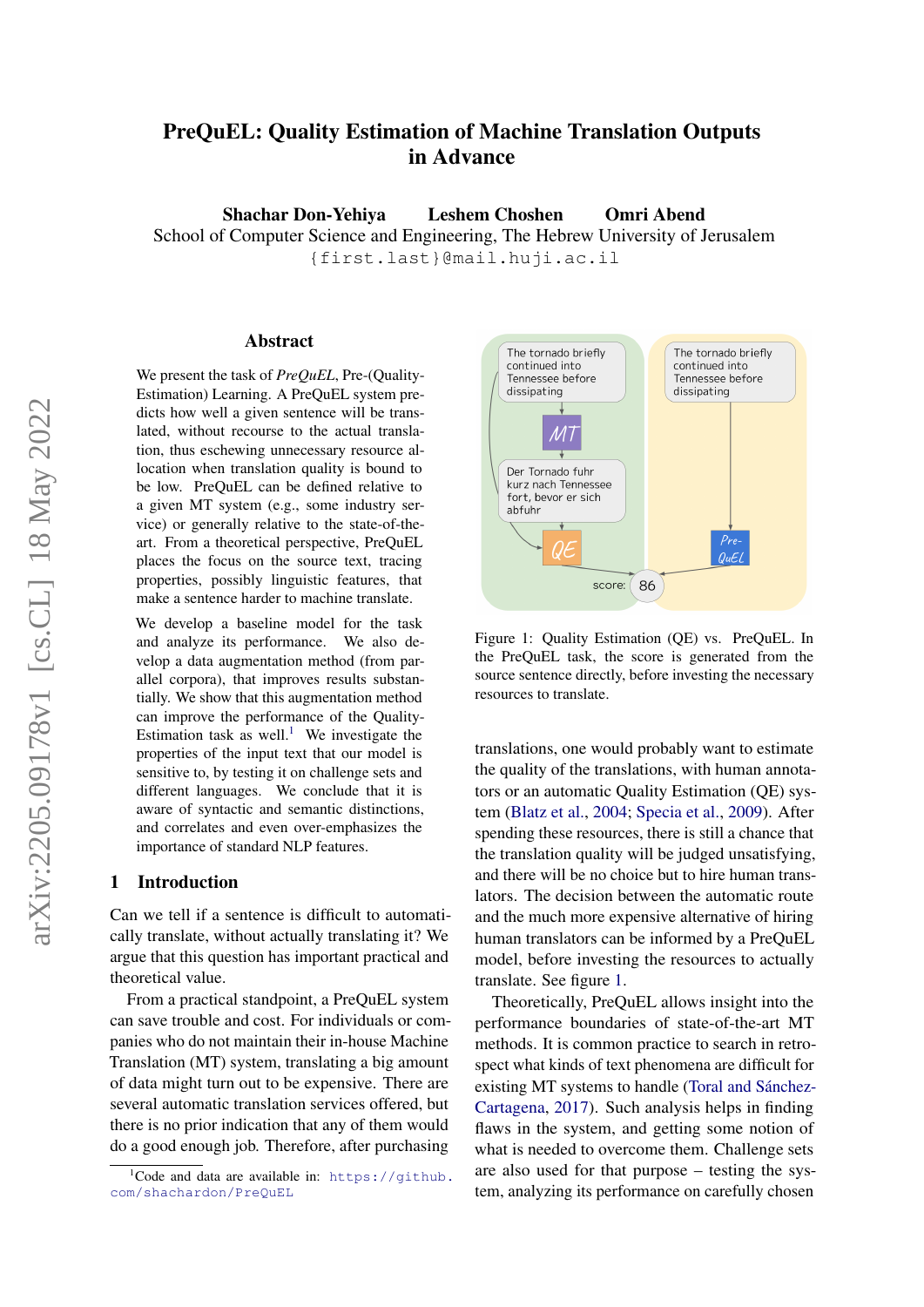cases [\(Isabelle et al.,](#page-9-0) [2017;](#page-9-0) [Barrault et al.,](#page-8-1) [2020;](#page-8-1) [Choshen and Abend,](#page-8-2) [2019\)](#page-8-2). However, no attention was heeded to the source sentence itself and how it affects the translation quality. Are there any specific properties, maybe linguistic features, that make a sentence more difficult for MT? By introducing the PreQuEL task, we place the focus on the input text, and learn which source texts are easy to translate and which are difficult.

We consider two variants of this approach. One, where the system is given and another where the prediction is done relative to the state-of-the-art in the field. The latter of course bears a tacit assumption that there are underlying properties that make a sentence easier or harder to translate for a stateof-the-art system. Supporting empirical evidence for this assumption is presented in [§7.1.](#page-4-0)

We develop a baseline model for the task, based on a state-of-the-art QE system, and report its results in [§6.](#page-3-0) We further develop an automatic data augmentation method from parallel corpora and use it in intertraining [\(Phang et al.,](#page-9-1) [2018\)](#page-9-1) and multi-task settings, outperforming our initial results ([§3.2\)](#page-2-0). In [§9,](#page-6-0) we show that this augmentation method can improve the performance of the QE task as well. Our results, surprisingly, do not fall far behind the results of state-of-the-art QE systems, despite not being exposed to the actual translation.

To the best of our knowledge, this work is the first to address PreQuEL. [Sun et al.](#page-10-2) [\(2020\)](#page-10-2) did point out that it is possible to perform QE using only the input sentence, but viewed this finding as an artifact of their dataset. We revisit their claims and argue that the PreQuEL model can potentially simulate the MT system, and there is thus no theoretical reason to consider the dataset as "cheatable". We discuss their claims extensively in [§9.](#page-6-0)

Analyzing the proposed model, we examine in [§7.1](#page-4-0) the question of whether the predictions made by the model are specific to the performance of one particular system (whose outputs were used for supervision), or whether they generalize to other recent neural systems. Our results indicate that results do generalize to other systems, finding a drop of correlation of only 4.2 points.

We further examine the contribution of the syntactic structure of the output in predicting its difficulty. To do so we experiment with a model that was fine-tuned with syntactic parsing, but find that its improvement to the performance is relatively low ([§4.2\)](#page-2-1). However, we do find a correlation between the baseline model's predictions and some syntactic features, suggesting that the model is aware of syntax  $(\S7.2)$ . We further explore what features of the input sentence our model is sensitive to, and report results in [§7.5.](#page-6-1)

## 2 Task Definition

PreQuEL is the task of predicting the likelihood of an MT system to correctly translate a given sentence to a given target language. The task has two variants.

The system-specific variant is given a source language  $S$ , a target language  $T$  and an MT system between them  $M$ . The goal is to learn a function  $g : S \to \mathbb{R}$ , such that for every sentence  $s \in S$ the score  $g(s)$  represents the expected quality of the translated sentence  $M(s) = t \in T$ . As standard in QE evaluation, the PreQuEL predictions are evaluated against the gold labels using Pearson's r correlation coefficient [\(Specia et al.,](#page-10-3) [2020\)](#page-10-3).

The definition for the second variant, namely of general state-of-the-art MT, is equivalent but with no specific M. Instead, g satisfies the above for all  $M$  such that  $M$  is a state-of-the-art MT. Unlike the first, the correlation achievable in this variant is inherently bound, due to the non-uniform behavior exhibited by different MT systems. Nevertheless, to the extent that systems do share performance patterns, mapping them is of theoretical and applicative value.

We focus on the first variant at first and examine the second in [§7.1.](#page-4-0)

## 3 Data

#### 3.1 Quality Estimation Data

The WMT shared task on QE includes estimation at three granularity levels: word, sentence, and document. The WMT 2020 [\(Specia et al.,](#page-10-3) [2020\)](#page-10-3) introduced a variant of the sentence-level task. The sentences were annotated with direct assessment (DA) scores [\(Graham et al.,](#page-9-2) [2013\)](#page-9-2), instead of labels based on post-editing [\(Snover et al.,](#page-10-4) [2006\)](#page-10-4). The dataset for the task is composed of data extracted from Wikipedia for six language pairs, of which we use the high-resource languages English-German (en-de) and English-Chinese (en-zh) and mediumresource pair Estonian-English (et-en). Each language pair has 7K,1K,1K sentence pairs in the training, development and test sets respectively. Translations were produced with a state-of-the-art MT model built using the fairseq toolkit [\(Ott et al.,](#page-9-3)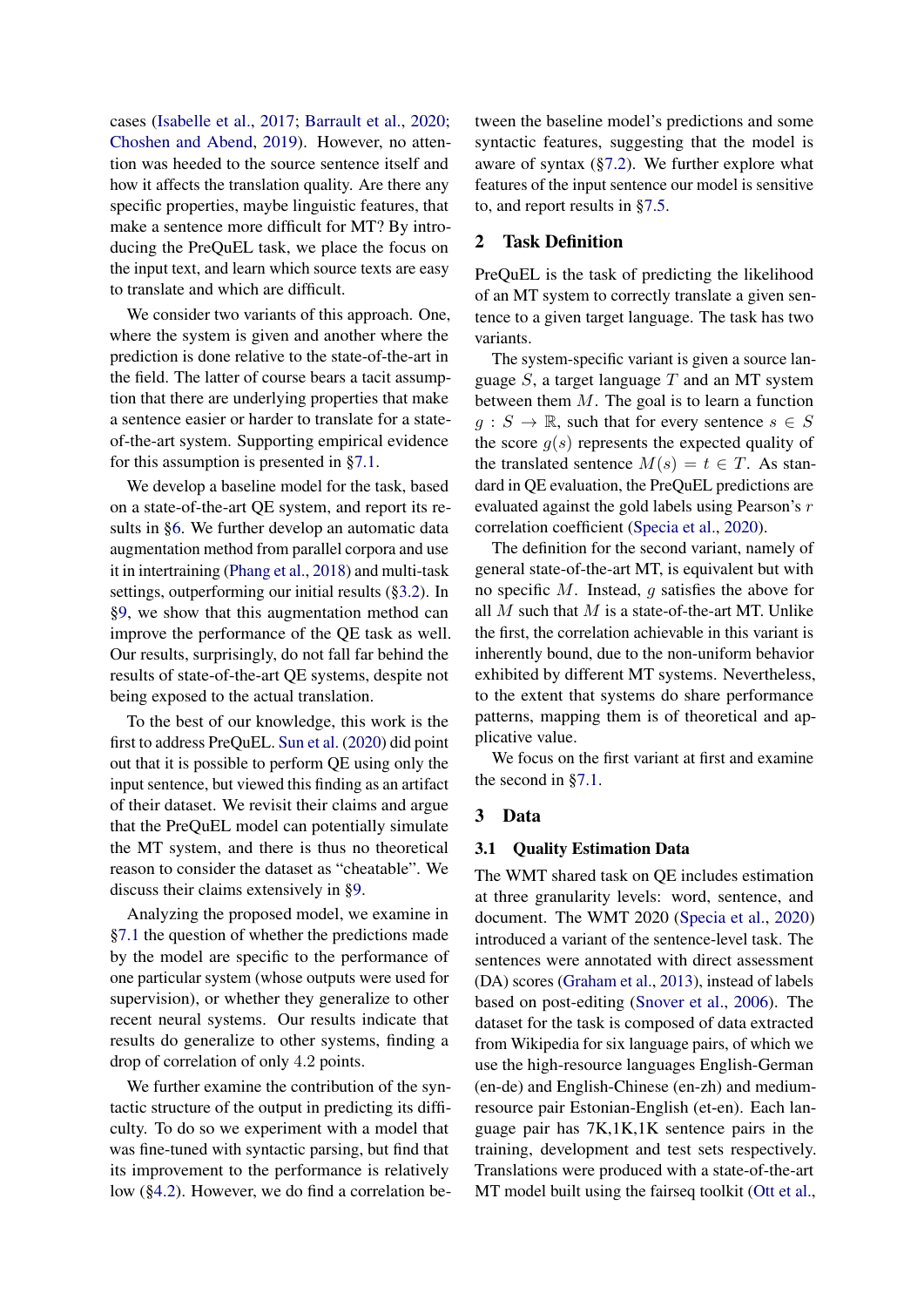[2019\)](#page-9-3). Each translation was rated following the FLORES guidelines [\(Guzmán et al.,](#page-9-4) [2019\)](#page-9-4). For our purposes, we take only the source sentences and the DA scores, ignoring the translations. To facilitate training, we transform the scores to a 0-1 scale with a min-max normalization.

#### <span id="page-2-0"></span>3.2 Augmented Data

We propose an automatic method to acquire more translation quality scores, dispensing with the costly human annotations.

Automatic evaluation metrics [\(Mathur et al.,](#page-9-5) [2020\)](#page-9-5) give additional information on translation quality. Unlike QE, such metrics are exposed to human translation as well. While relying on QE for augmentation would possibly be beneficial, we opt for extracting the latent information found in automatic metrics instead.

Given a parallel corpus, we re-translate it with the MT system  $M$ . We take the source sentences to be the PreQuEL inputs, and the metric scores to be the labels.

Where automatic metrics are often far from agreeing with human judgments [\(Choshen and](#page-8-3) [Abend,](#page-8-3) [2018;](#page-8-3) [Kocmi et al.,](#page-9-6) [2021\)](#page-9-6), they still extract some potentially beneficial aspects of similarity to the translation. As the PreQuEL has no access to those references (or translations), training to predict the automatically estimated quality of the augmented data encourages the PreQuEL system to extract those features.

We examine the difference between predicting DA and metric scores directly in appendix  $\S$ C.1. Nonetheless, we show it is similar enough to be beneficial as a data augmentation method in [§6.](#page-3-0)

## 4 Models

#### 4.1 Baseline Model

We propose a baseline system model for PreQuEL. Our implementation builds on TransQuest [\(Ranas](#page-10-5)[inghe et al.,](#page-10-5) [2020\)](#page-10-5), the winner system of the WMT 2020 QE sentence-level DA task [\(Specia et al.,](#page-10-3) [2020\)](#page-10-3). The model is builds on RoBERTa-large [\(Liu et al.,](#page-9-7) [2019\)](#page-9-7) to derive the representations of the input sentence. For pooling it uses the output of the [CLS] token. After pooling we place a  $1024 \times 1024$  and  $1024 \times 1$  fully-connected layers. The latter produces the final output.

#### <span id="page-2-1"></span>4.2 Advanced Models

We examine the advantages of more advanced architectures. These architectures combine syntactic or semantics components, that may improve PreQuEL results. Additionally to that, our other motivation is to get a better understating of Pre-QuEL required features. In the case of a significant improvement over the baseline models, we would conclude that syntactic and semantic knowledge are crucial for PreQuEL.

COMBINED. To examine the need for external syntactic knowledge, we combine a UD parser with our architecture. We use RobertNLP [\(Grünewald](#page-9-8) [and Friedrich,](#page-9-8) [2020\)](#page-9-8), which is also RoBERTa based. Using the parser as an intertraining step resulted with lower performance. Instead, we concatenate the last hidden layer of a fresh pre-trained RoBERTa model and that of the parser. The concatenated hidden layers are used as the input to the classifier (same as the one in the original architecture, with adjustments to the dimensions).

MULTITASK. Under certain circumstances, related tasks may help each other using Multi-task Learning (MTL) [\(Aghajanyan et al.,](#page-8-4) [2021\)](#page-8-4). As discussed in [§3.2,](#page-2-0) the task of predicting other automatic metrics might help predict DA too. We extend the model with additional classifier heads, each predicting a different automatic metric.

## <span id="page-2-2"></span>5 Experimental Setup

We train and test our PreQuEL models each time on one language pair. The first pair we examine is the high-resource en-de. As discussed in [Fomicheva](#page-9-9) [et al.](#page-9-9) [\(2021\)](#page-9-9), the translation quality for translations in this pair has little variability, with a mean score of 73.25 and std 8.13. The vast majority of translations were assigned high DA scores, which makes differentiating between them challenging.

To balance this, we select as our second pair the medium-resource et-en. Non-high-resource pairs give QE models an advantage – outputs are occasionally 'hallucinated', i.e., they do not have anything to do with the original sentences. Detecting such cases should be simple for QE systems, which explains the high QE scores on those pairs. We would therefore like to examine whether this effect persists in the PreQuEL settings, where the outputs are not available to the model.

We use the pipeline described in [§3.2](#page-2-0) to create scores for en-de and en-zh (when avail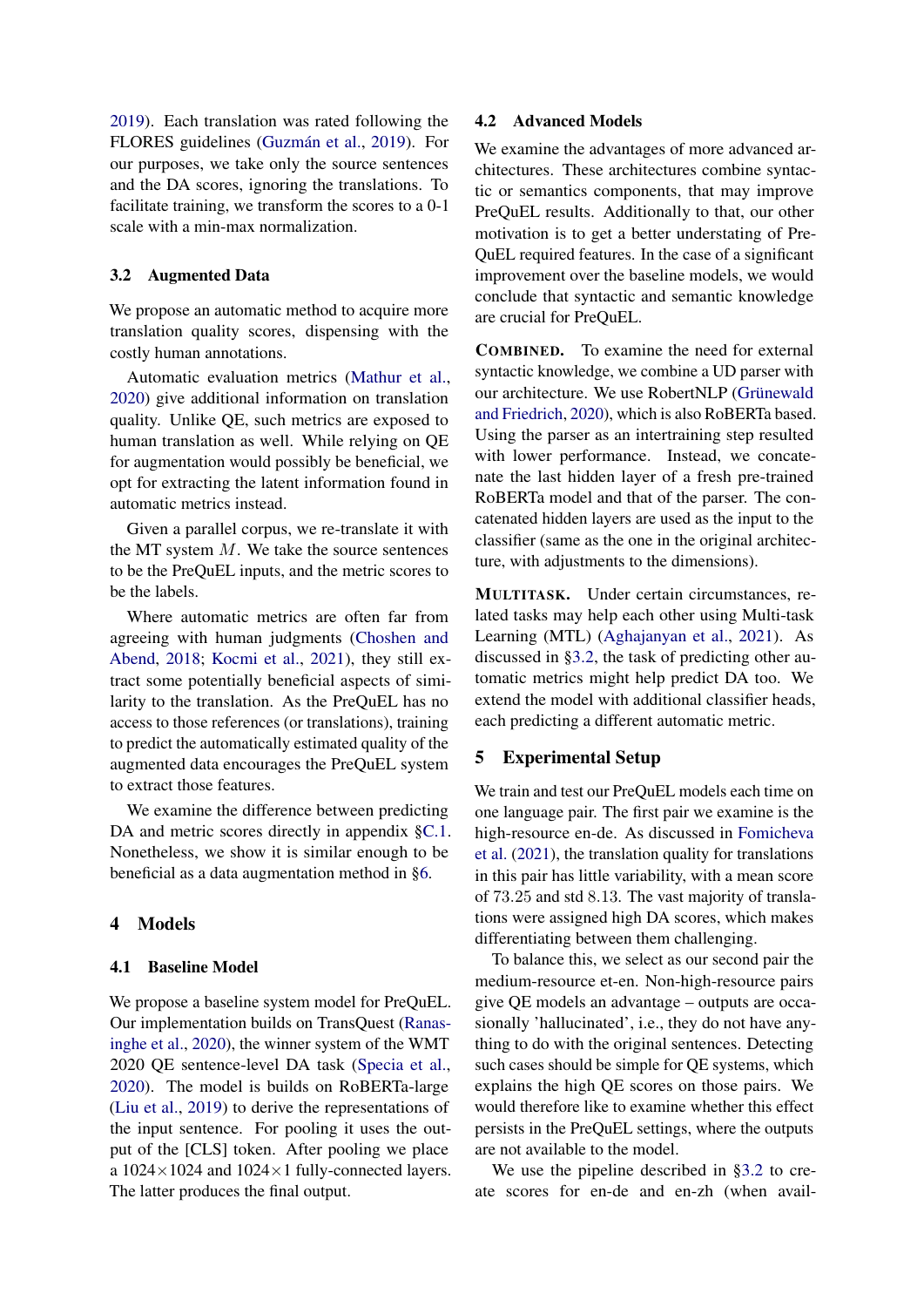able) WMT-News [\(Barrault et al.,](#page-8-1) [2020\)](#page-8-1), bibleuedin [\(Christodoulopoulos and Steedman,](#page-8-5) [2015\)](#page-8-5), Tatoeba [\(Tiedemann,](#page-10-6) [2020\)](#page-10-6) and GlobalVoices [\(Tiedemann,](#page-10-7) [2012\)](#page-10-7), all taken from OPUS [\(Tiede](#page-10-7)[mann,](#page-10-7) [2012\)](#page-10-7). We remove duplicate sentences and randomly split each of the datasets to train/dev/test, 80%/10%/10%. For the MT system we use the OPUS-MT released model [\(Tiedemann and](#page-10-8) [Thottingal,](#page-10-8) [2020\)](#page-10-8), based on Marian-MT [\(Junczys-](#page-9-10)[Dowmunt et al.,](#page-9-10) [2018\)](#page-9-10).

The selected datasets are diverse in their domain. WMT-News (28,887 sentences) is a parallel corpus of news provided by WMT for testing MT performance. bible-uedin (48,705 sentences) is a multilingual parallel corpus created from translations of the Bible. Tatoeba (197,381 sentences) is a crowd-sourced collection of user-provided translations. GlobalVoices (55,822 sentences) is a news parallel corpus from the website [Global Voices.](https://globalvoices.org/) We examine the out-of-domain effect in App. [§C.2.](#page-11-1) We also ensure that for each language pair at least two datasets were not found in Marian training set, making PreQuEL predictions more interesting.

We note that despite we translate from English to German/Chinese, the translation direction is not always from English. This might lead to artifacts in the metric evaluation [\(Graham et al.,](#page-9-11) [2020\)](#page-9-11). However, we speculate this is more of a concern for evaluation. Most of our experiments rely on the data as an augmentation method, which either helps the main task or not.

For the automatic metric we use COMET [\(Rei](#page-10-9) [et al.,](#page-10-9) [2020\)](#page-10-9). Where more than one metric is required (for training MULTITASK), we use also ChrF++ (Popović, [2015\)](#page-10-10) and BERTScore [\(Zhang\\*](#page-10-11) [et al.,](#page-10-11) [2020\)](#page-10-11). These three metrics cover different kinds: ChrF++ is string-based, BERTScore is an unsupervised embedding-based model, and COMET is a supervised model trained end to end.

We train instances of SIMPLE for en-de and eten. For en-de and en-zh we train also a SIMPLE Aug version with COMET as intertraining. For the en-de en-zh comparison  $(\S7.4)$ , we use datasets that are available in both languages: NewsTests and bible-uedin, and test them on the subset of source sentences that are shared between en-de and en-zh development DA. For en-de we also train the more advanced architectures, COMBINED and MULTI-TASK. We train two versions of COMBINED, COM-BINED+ and COMBINED- , the first concatenated to an actual UD parser and the latter to another pretrained RoBERTa to control for the size. We use the augmentation intertraining for both versions. Where we compare two or more versions, we train 3 seeds for each.

We take the hyperparameters from the TransQuest implementation, Adam optimizer with a learning rate  $1e - 5$ , and a linear learning rate warm-up over 10% of the training data. We adjust the batch-size from 8 to 4 to fit our GPUs. See App. [A.](#page-10-12)

To allow evaluation during training, we sampled 10% of the training data and kept it for evaluation. This is in addition to the development data we use for evaluation at the end of the training. We carry out evaluation every 300 training steps for a small training set (smaller than 1K steps), and every 3K steps otherwise. We perform early stopping with patience of 10 evaluation rounds. The model is trained for a maximum of 3 epochs, and no less than one. If we early-stop during the first epoch [\(Dodge et al.,](#page-9-12) [2020\)](#page-9-12), or reach a low correlation  $(< 0.1)$  on the last evaluation round, we reset the seed controlling initialization, batches, split of the training/evaluation data, etc. In order to improve our results, we train 3 random seeds and infer by an average ensemble. We carry out evaluation on the DA test set.

Since this is the first work on PreQuEL, there are no immediate candidates for baselines. An exception is discussed in [§9.2](#page-7-0) and App. [§C.4.](#page-11-2) We take the negated length of the sentences as a baseline. We assume the longer a sentence is, the harder it is to translate. We experimented also with the perplexity score of GPT-2 (for English as the source language), resulting with low correlation (0.06). We discuss more correlated features in [§7.5.](#page-6-1) In places where we compare ourselves to a QE system, we use TransQuest. Also here we adjust the batch-size to 4 to fit our GPUs.

#### <span id="page-3-0"></span>6 Main Results

In Table [1,](#page-4-2) we present the main results. All of our models outperform the baseline. Similar to the case in QE, en-de is more challenging than et-en. The augmentation improves the results in both settings – intertraining (SIMPLE Aug) and multi-task (MULTITASK), confirming the value of our augmentation method. MULTITASK outperforms the other architecture, with an improvement of more than 14 points over SIMPLE, suggesting that different metrics capture different properties that can be use-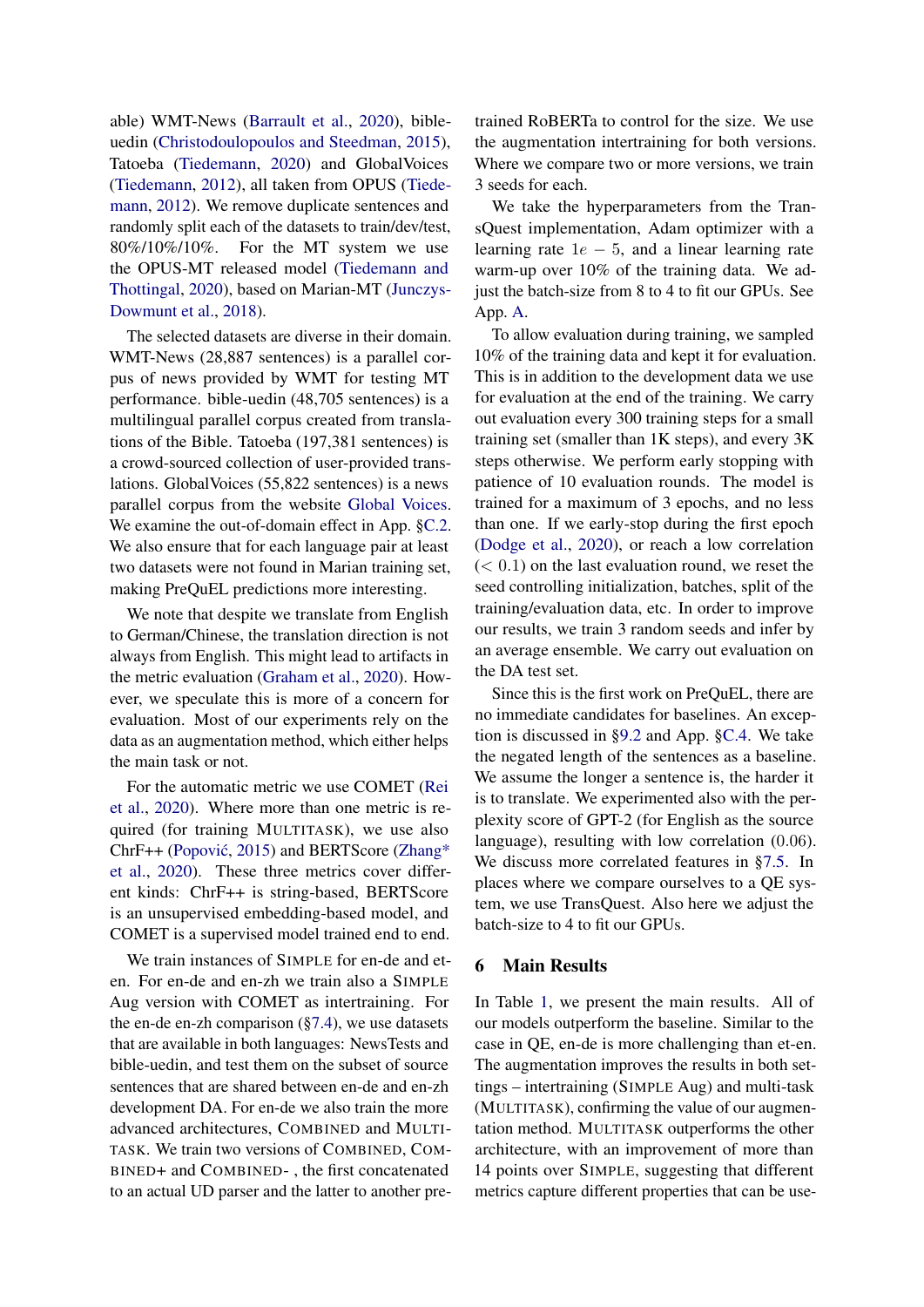<span id="page-4-2"></span>

|                         | en-de            | et-en            |  |  |  |
|-------------------------|------------------|------------------|--|--|--|
| <b>PreOuEL Models</b>   |                  |                  |  |  |  |
| <b>SIMPLE</b>           | $0.196 + 0.02$   | $0.602 \pm 0.00$ |  |  |  |
| <b>SIMPLE Aug</b>       | $0.315 \pm 0.00$ |                  |  |  |  |
| COMBINED+               | $0.326 \pm 0.02$ |                  |  |  |  |
| COMBINED-               | $0.265 \pm 0.00$ |                  |  |  |  |
| <b>MULTITASK</b>        | $0.336 \pm 0.01$ |                  |  |  |  |
| <b>Baseline</b>         | 0.135            | 0.050            |  |  |  |
| <b>Upper Bound (QE)</b> |                  |                  |  |  |  |
| <b>TransQuest</b>       | $0.381 \pm 0.04$ | $0.767 \pm 0.00$ |  |  |  |

Table 1: Pearson's  $r$  of the predictions of the PreQuEL models with the DA scores, for en-de and et-en. All our models outperform the baseline, and the augmentation improves the results both as intertraining and multitask. The et-en pair correlation is much higher than the correlation of en-de.

ful for PreQuEL. As for COMBINED, COMBINED+ (with parser) outperforms COMBINED- (same size model, without parser) by more than 6 points, confirming the value of the syntactic knowledge, and not just the model size. COMBINED+ outperforms SIMPLE Aug by 1 point. However, this improvement was achieved at the cost of doubling the size of the model, and is outperformed by the much smaller MULTITASK.

We use TransQuest as our upper-bound, to compare the performance of a similar QE model. MUL-TITASK is outperformed by TransQuest<sup>[2](#page-4-3)</sup> by 4.5 points.

#### 7 Analysis and Discussion

#### <span id="page-4-0"></span>7.1 General state-of-the-art MT Systems

So far, we showed results for the first variant of the task, namely for predicting the quality of outputs that were created using a single known MT system. Here we approach the second variant, the one that predicts the score for a general state-of-the-art MT system. We expect a PreQuEL model for this variant to predict the quality score for any state-ofthe-art MT system, without any supervision of it. Our experiments with this variant confirm our assumption. Some shared properties make a sentence easier or harder to translate, across systems.

Manual DA annotations are scarce, and there is no data for other systems except for the WMT's DA of the MT task participants [\(Barrault et al.,](#page-8-1) [2020\)](#page-8-1), which is partial and small. Given the correlation between DA and reference-based metrics, we approximate the data using the augmentation pipeline described in section [3.2,](#page-2-0) this time translating with

Facebook FAIR [\(Ng et al.,](#page-9-13) [2019\)](#page-9-13). The correlation of the train COMET labels of Marian with the train COMET labels of Facebook FAIR ranges from 0.60 to 0.82, depending on the dataset. This result implies that although there are differences in the translation quality, there is a lot in common too. To test what of this similarity our model catches, we take a SIMPLE that was trained on data created with Marian and test it on data created with Facebook FAIR.

The correlation on the Marian test set is 0.652, while the correlation on the Facebook FAIR test set is 0.610. One might expect the PreQuEL model to be bounded by the correlation between MT outputs  $(0.82 \cdot 0.652 = 0.535)$ . However, these results do not fit this hypothesis  $(0.610 > 0.535)$  and indicate that the PreQuEL model generalizes well to other systems. Everything above the point of similarity in MT systems predictions is evidence of the preference of PreQuEL towards shared cues for MT system performance.

#### <span id="page-4-1"></span>7.2 Word-Ordering

To further investigate the role of syntax, we use two German word-ordering challenge sets [\(Choshen](#page-8-6) [and Abend,](#page-8-6) [2021\)](#page-8-6). These two datasets consist of pairs of sentences, each pair consists of two sentences, both holding the same meaning. They differ only in the order of the subject and object, the first is in the more common order, subject before object, and the second is object before subject.

On the first dataset, it is the verb that resolves the ambiguity and determines which is the subject and who is the object. For example, *"Den Ball bringt das Kind"* and *"Das Kind bringt den Ball"* should be both translated to *"The child brings the ball"*.

On the second dataset, it is the case that determines this. For example, *"Die Katzen kicken die Maschine"* and *"Die Maschine kicken die Katzen"* should be both translated to *"The cats kick the machine"*. Additionally, on the second dataset each pair has its reverse-pair, in which the subject and object switch their roles. So we also have *"Die Maschine kickt die Katzen"* and *"Die Katzen kickt die Maschine"*, where both should be translated to *"The machine kicks the cats"*.

Similar to [§7.1,](#page-4-0) we approximate the data with the augmentation to allow data for training de-en SIMPLE. We use it to predict the scores of the dataset. We measure the correlation between the predictions of the four versions we have for each

<span id="page-4-3"></span> $2^2$ Despite using the official code and our best efforts, TransQuest performance is lower than reported in its paper.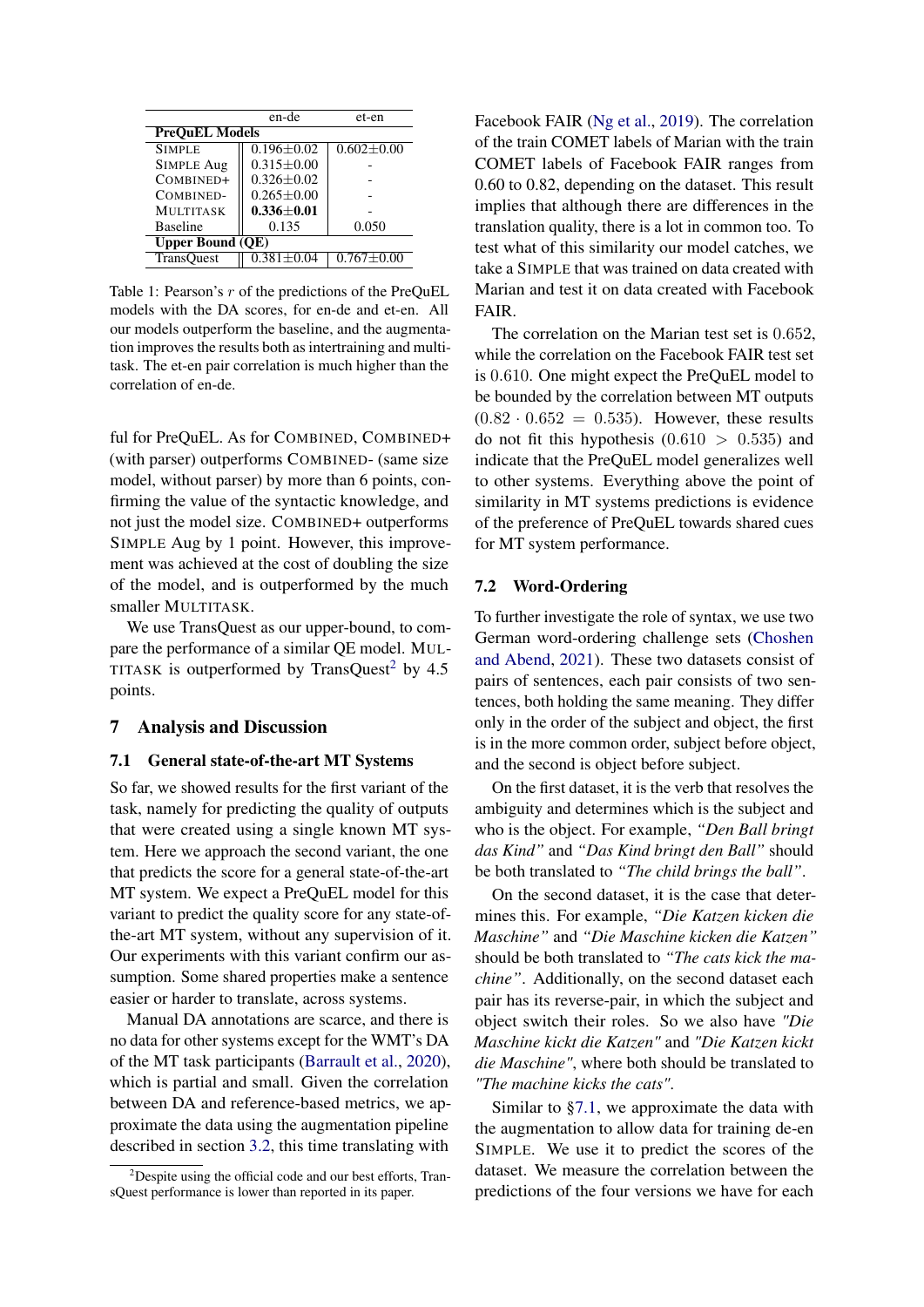sentence in the second dataset: 1.subject-object, 2.object-subject, 3.reversed-meaning-subjectobject, 4.reversed-meaning-object-subject. The correlation between sentences with the same meaning (1-2 and 3-4) is higher than the correlation between sentences with the same syntax (1-3 and 2-4) or sentences that are more similar in terms of their linear word order (1-4 and 2-3). For the full results see App. [§D.](#page-11-3) We conclude that meaning plays a more important role for our model than the syntax and the linear word order.

We compare the mean predictions of the subjectobject order with the object-subject order. In the first dataset the mean score for the more common order subject-object is higher. In the second dataset however, for the reversed pair subject-object is indeed higher, but for the non-reversed pair the object-subject is the higher (See App. [§D\)](#page-11-3).

## 7.3 The Model as an Analytic Method

Following the results of the word-ordering challenge set, we consider the possibility of using the model as an analytic method. Concretely, we compare the PreQuEL scores for the source sentence, and a modified version of it (e.g., in past tense). This allows inspection of the effect linguistic aspects of the source have on translation quality.

We conduct our analysis on the following transformations proposed and implemented by NL-Augmenter repository [\(Dhole et al.,](#page-8-7) [2021\)](#page-8-7): *GenderSwap*, *TenseTransformation*, *RandomDeletion*, *YesNoQuestionPerturbation*, *ChangePerson-NamedEntities*, *MultilingualBackTranslation*, *ReplaceNumericalValues*, *YodaPerturbation*. [3](#page-5-1) See App. [§E.](#page-11-4)

Transformations might not affect some sentences. In the *TenseTransformation-past* for example, if the sentence is already in the past tense, it shouldn't change. Therefore, we report the number of sentences that were changed, and the mean score before and after the transformation for this subset of sentences. For prediction, we use en-de SIMPLE Aug.

The transformations we use are automatic. Hence, some level of noise is expected, which may lower scores. Nevertheless, Table [2](#page-5-2) shows that there are cases where the difference between the original sentences and the transformations is relatively small, and cases where it is more substan-

<span id="page-5-2"></span>

| Transformation              | # sent | src   | trans | diff    |
|-----------------------------|--------|-------|-------|---------|
| GenderSwap                  | 324    | 73.72 | 73.64 | $-0.08$ |
| RandomDeletion              | 975    | 73.77 | 73.15 | $-0.62$ |
| YesNoOuestion               | 553    | 73.83 | 73.51 | $-0.32$ |
| ChangePersonName            | 148    | 73.78 | 73.74 | $-0.03$ |
| <b>BackTranslation</b>      | 996    | 73.78 | 73.89 | $+0.11$ |
| <b>ReplaceNumericalVals</b> | 127    | 73.54 | 73.51 | $-0.03$ |
| YodaPerturbation            | 955    | 73.79 | 72.94 | $-0.85$ |
| Tense-past                  | 403    | 73.78 | 73.64 | $-0.16$ |
| Tense-present               | 752    | 73.73 | 73.65 | $-0.08$ |
| Tense-future                | 904    | 73.76 | 73.50 | $-0.26$ |

Table 2: Mean predictions of a SIMPLE Aug before and after applying transformations. Differences greater than 0.1 are. boldfaced.

<span id="page-5-3"></span>

| Model        | en-de DA | en-zh DA |
|--------------|----------|----------|
| SIMPLE en-de | 0.377    | 0.260    |
| SIMPLE en-zh | 0.140    | 0.577    |

Table 3: Pearson's  $r$  of the predictions of two SIMPLEs Aug: one trained on en-de data and one on en-zh, with the matching DA scores for both en-de and en-zh. Both models have a higher correlation with the gold labels of the development set of the language that they were trained on.

tial. For example, *ChangePersonNamedEntities* and *ReplaceNumericalValues* show a difference smaller than 0.01, in agreement with our expectations. That is, we would not expect a change of a personal name or a numerical value to affect the performance of an MT system. On the Other hand, *RandomDeletion* and *YodaPerturbation* show a bigger difference, in agreement with the more drastic changes they make.

Examining *TenseTransformation*, we see that the past and present are similar, but the future is perceived to be harder to translate. This might be due to the future tense being less common.

Previous work suggested that translationese renders a text simpler [\(Baker et al.,](#page-8-8) [1993\)](#page-8-8), or at least different [\(Rabinovich and Wintner,](#page-10-13) [2015\)](#page-10-13) than the source text. Table [2](#page-5-2) shows that when translating the sentences to German and then back to English, their mean score is indeed higher, rendering backtranslation easier to translate.

#### <span id="page-5-0"></span>7.4 Different Target Languages

The syntactic and semantic structures converge and diverge between different languages, and there are therefore cases in which the translation of one language into another results in a very different structure than that of the source [\(Nikolaev et al.,](#page-9-14) [2020;](#page-9-14) [Dorr,](#page-9-15) [1994\)](#page-9-15). Do PreQuEL capture hard sentences in the seen source, or does it implicitly capture di-

<span id="page-5-1"></span><sup>&</sup>lt;sup>3</sup>The computationally demanding nature of these experiments prohibit us from using the entire set of transformations.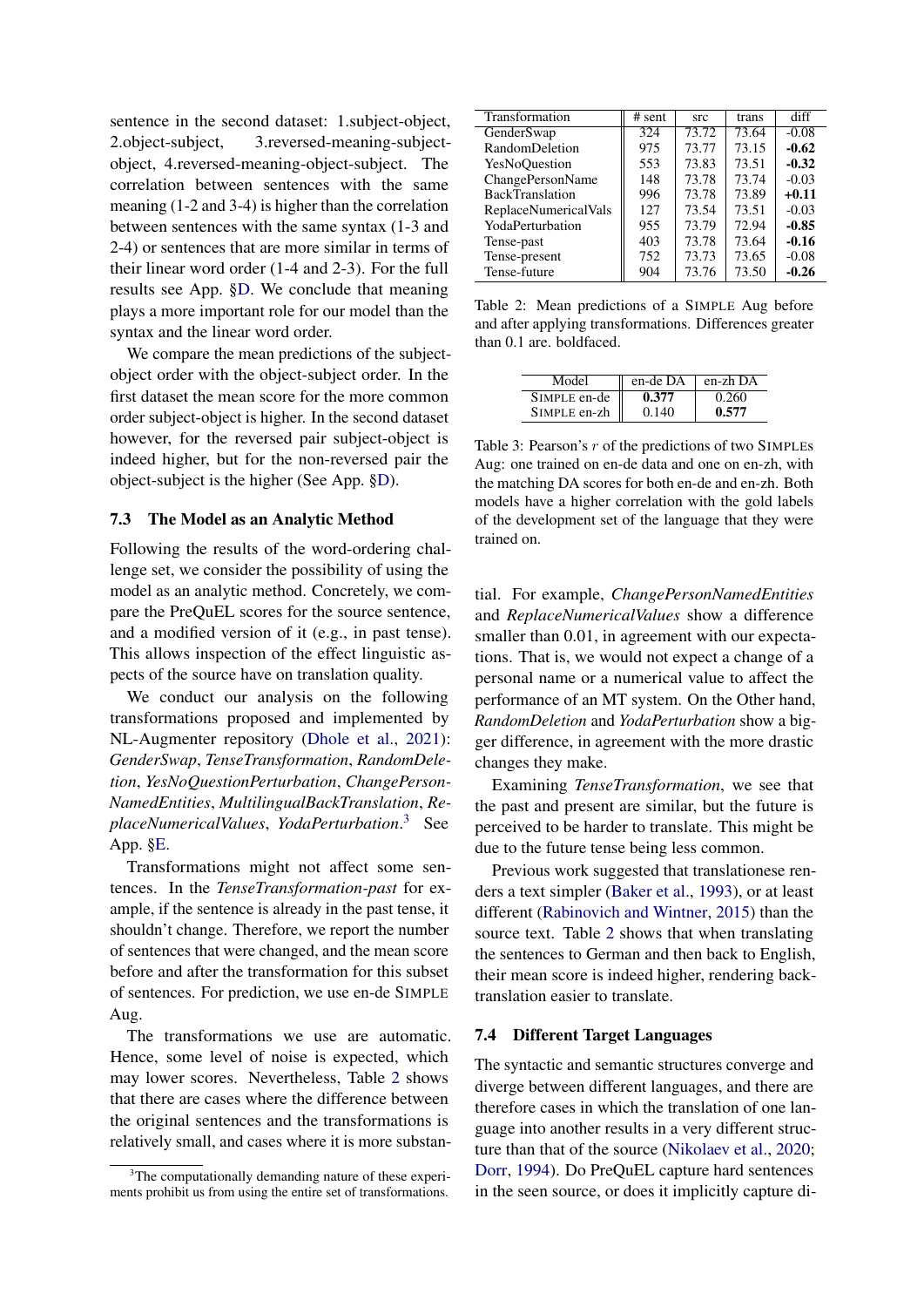<span id="page-6-2"></span>

|                                                                                                                                                                                                                | length | depth | LM | <b>VERB</b> | advcl | case | unigram | bigram                                       | 3gram | 4gram |
|----------------------------------------------------------------------------------------------------------------------------------------------------------------------------------------------------------------|--------|-------|----|-------------|-------|------|---------|----------------------------------------------|-------|-------|
| model preds $\parallel$ -0.2894 $\parallel$ -0.2157 $\parallel$ 0.2151 $\parallel$ -0.3144 $\parallel$ -0.2541 $\parallel$ -0.2056 $\parallel$ 0.2230 $\parallel$ 0.3258 $\parallel$ 0.3362 $\parallel$ 0.3338 |        |       |    |             |       |      |         |                                              |       |       |
| gold labels $\parallel$ -0.1305 $\parallel$ -0.0338 $\parallel$ 0.0968 $\parallel$ -0.1424 $\parallel$ -0.0848 $\parallel$ -0.0822 $\parallel$ 0.1045 $\parallel$                                              |        |       |    |             |       |      |         | $\vert$ 0.1546 $\vert$ 0.1638 $\vert$ 0.1625 |       |       |

Table 4: Pearson's r of SIMPLE Aug predictions and the gold labels of the en-de DA dev, with the the selected features. The correlation with the features is higher for the model predictions than for the gold labels, implying that our model overestimates the importance of the features.

vergences between the source and target languages?

To assess this we consider en-de and en-zh pairs. Like en-de, en-zh is both high resourced and obtains high QE results [\(Specia et al.,](#page-10-3) [2020\)](#page-10-3). The correlation of their DA scores is 0.08, meaning that despite having the same input sentences, what is considered hard is quite different.

In the PreQuEL settings on the other hand, the model is exposed only to the source sentences. The target sentences are only indirectly exposed by the DA score. Would it be enough for the model to learn what is hard to translate to one language, but not to another?

We use instances of SIMPLE Aug for en-de and en-zh to predict the scores for both en-de and en-zh development DA. We compare the correlation of the models' predictions with each other and the correlation of each model with the gold scores of each target language.

In Table [3,](#page-5-3) we see that both models have a higher correlation with the gold labels of the development set of the language that they were trained on. We conclude that the models manage to learn a function that is specific not only to the source language but also to the target language. The model predicts the difficulty of translating a sentence from a specific language to a specific language, and not just the general difficulty of the sentence. However, the correlation between the predictions of the models with each other is 0.588, much higher than the correlation between the DA labels. Thus, compared to the DA labels, the PreQuEL model does tend to overestimate the source.

#### <span id="page-6-1"></span>7.5 Correlating with Standard Features

We further examine the correlation between our model predictions and standard NLP features. We consider sentence length, Universal Dependencies (UD) [\(Nivre et al.,](#page-9-16) [2020\)](#page-9-16) parse tree depth, number of edges with a specific UD label, number of tokens with a specific POS label, language detector confidence, language model score, and n-gram model probabilities. See App. [B.](#page-10-14)

We report only the features that are statistically

significant ( $P < 0.0006$ ) after Bonferroni correction and that show at least 0.2 correlation with the predictions or the labels – sentence length, tree depth, language model score, verb POS count, adverbial clause label count, case label count, and n-grams.

In Table [4,](#page-6-2) we can see that the correlation with the features is higher for the model predictions than for the gold labels. This implies that our model not only uses these features, but also over-estimates their importance.

# 8 Determining whether to MT

We expect that the standard test case for PreQuEL would be to determine the chances of a sentence to be translated correctly to its target language. According to the FLORES guidelines, a translation that closely preserves the semantics of the source sentence gets a DA score of 70-90. Only a perfect translation gets a score of 91-100. Therefore, we report the Precision/Recall curve for a threshold of 70, to find the 'good enough' sentences, following [\(Guzmán et al.,](#page-9-4) [2019\)](#page-9-4). In App. [F](#page-12-0) we also report a threshold of 90 to find the perfect ones.

We use the predictions of SIMPLEs Aug to estimate what sentences will get a DA score above 70. Figure [2](#page-7-1) shows the Precision/Recall curves for en-de and et-en, for a DA threshold of 70. For comparison, we plot the curves for a random model that uniformly predicts a random score between 0-100 for each sentence. For en-de, 76% of the sentences have a DA score above 70, so we can maintain a relatively high precision simply by assigning random scores. Still, our model outperforms it. For et-en, 43% of the sentences are above 70.

#### <span id="page-6-0"></span>9 Quality Estimation

## 9.1 Augmentations for Quality Estimation

As mentioned before, our data augmentation method might be useful for training QE systems too. QE still has no access to the reference that metrics rely on. Extracting similarities between the translation to a hidden reference might force new abilities to emerge in the QE networks.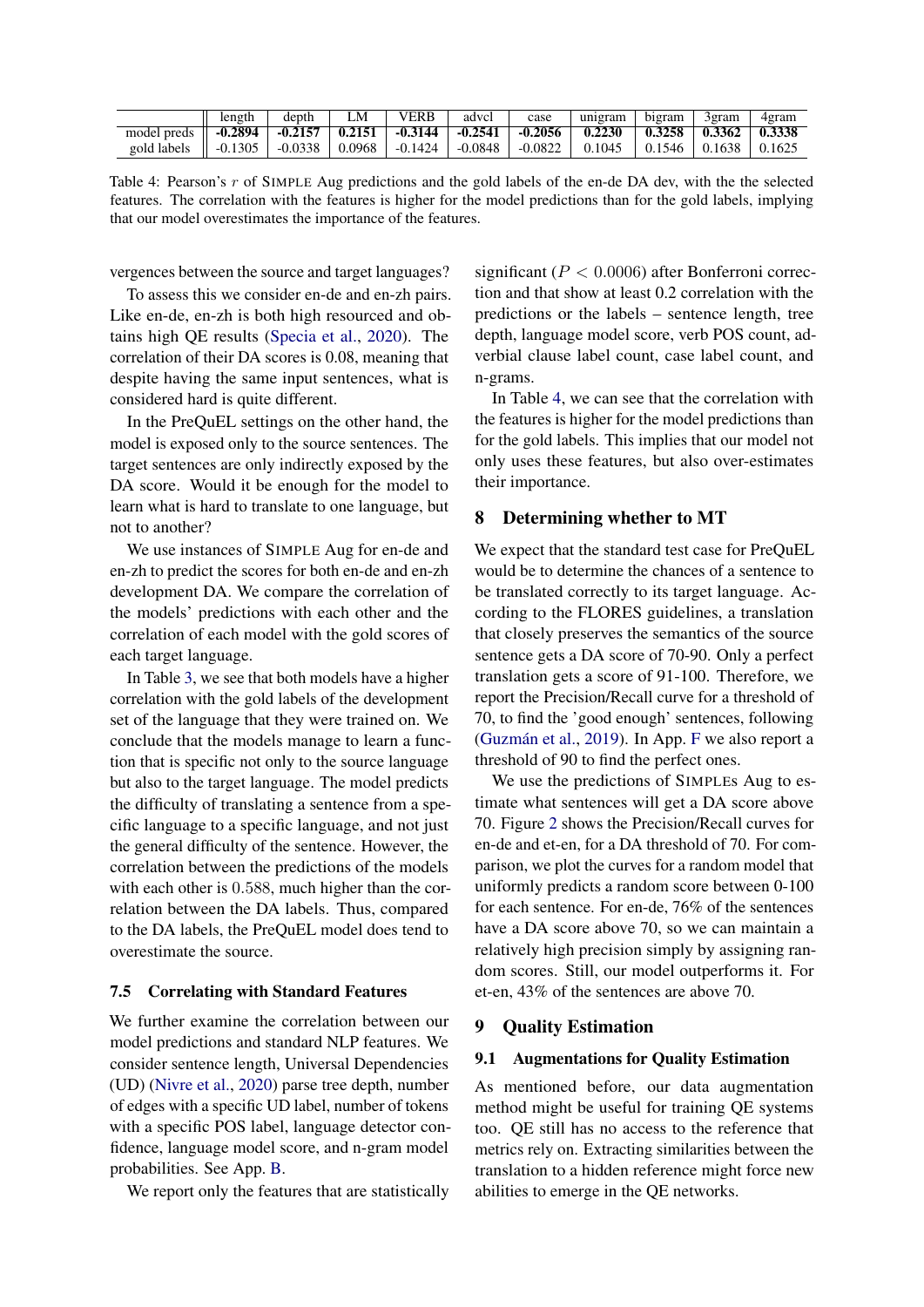<span id="page-7-1"></span>

Figure 2: Precision/Recall curve for en-de and et-en development datasets, for the prediction of whether a DA threshold of over 70 would be given to the translation of the input sentence. The blue plots are comparable and so are the orange (but not cross-color comparisons).

We train TransQuest on en-de DA data, with and without intertraining on COMET data. We run each version 3 times with different seeds, to confirm the results. The average correlation for TransQuest without the augmentations is  $0.381$  with std  $0.043$ The average correlation for TransQuest with the augmentations is 0.429 with std 0.008. TransQuest thus benefits from the augmented data, in terms of both correlation and stability (much smaller std).

# <span id="page-7-0"></span>9.2 Quality Estimation Evaluation

[Sun et al.](#page-10-2) [\(2020\)](#page-10-2) argue that the recent success of pre-trained language models for QE is overstated. They point out that it is possible to perform QE to a large extent using only the source or output sentence (we outperform their results; see App. [§C.4\)](#page-11-2). They viewed this finding as an artifact of the dataset, as they expect the predictions of a well QE system to reflect both the translation's closeness to the source text, and how well it fits in the target language. The good results the model obtained with only source/translation imply that only one of the two is taken into account. They suggest to replace HTER with a metric that represents both fluency and adequacy, such as DA.

We interpret these results differently. Indeed, these experiments provide motivation for PreQuEL, showing that the source sentence holds considerable information required for predicting system performance. However, we argue that an oracle PreQuEL model can simulate the MT system, and therefore there is no theoretical reason to consider the dataset as "cheatable".

As for their suggestion to use DA, we find that their criticism is not specific to HTER. We train a SIMPLE on en-de HTER data and compare its performance to the performance of a SIMPLE that was trained on the en-de DA data. We run each ensemble 3 times with different seeds, to confirm the results. The DA model gets an average correlation of 0.196 with std of 0.024. The HTER model gets an average correlation of 0.322 and std 0.013. These results suggest that predicting the DA score from the source alone is indeed somewhat more difficult than predicting the HTER, but definitely possible.

However, we agree that QE systems should not ignore parts of their input, and that this should be addressed in evaluation. QE systems in the WMT shared task are trained and evaluated against the outputs of a single MT system. Possibly, the QE systems learn to simulate it, which would explain the redundancy of the translation.

Instead, we suggest to train and test the QE models on datasets of multiple MT systems. Such a dataset would include translations from diverse systems. This would sever the ability of the QE systems to simulate the translation process implicitly. Therefore, QE systems would have to rely on the actual translation for successful prediction.

Moreover, to assert reliance on the source, translation of unrelated sentences should be included in the translation as well.

#### 10 Conclusion

We presented a new task, PreQuEL, the task of predicting the quality of the output of MT systems based on the source sentence only. We developed a baseline model and reported its results, providing motivation for the task by showing that considerable information for predicting the quality scores is stored in the source sentence. We developed an automatic augmentation method, and used it to improve our results. We showed that the predictions made by a model that was trained with a specific system supervision do generalize to other state-ofthe-art systems. We analyzed our model by testing it on challenge sets and other languages, concluding that our model is aware of syntax, meaning, and the target language.

Motivated by these latter results, we suggested to use the PreQuEL model as an analytic method, to confirm the effect of linguistic and semantic phenomena on the ability of a MT system to translate. Future work will use this method to provide insights into the performance boundaries of current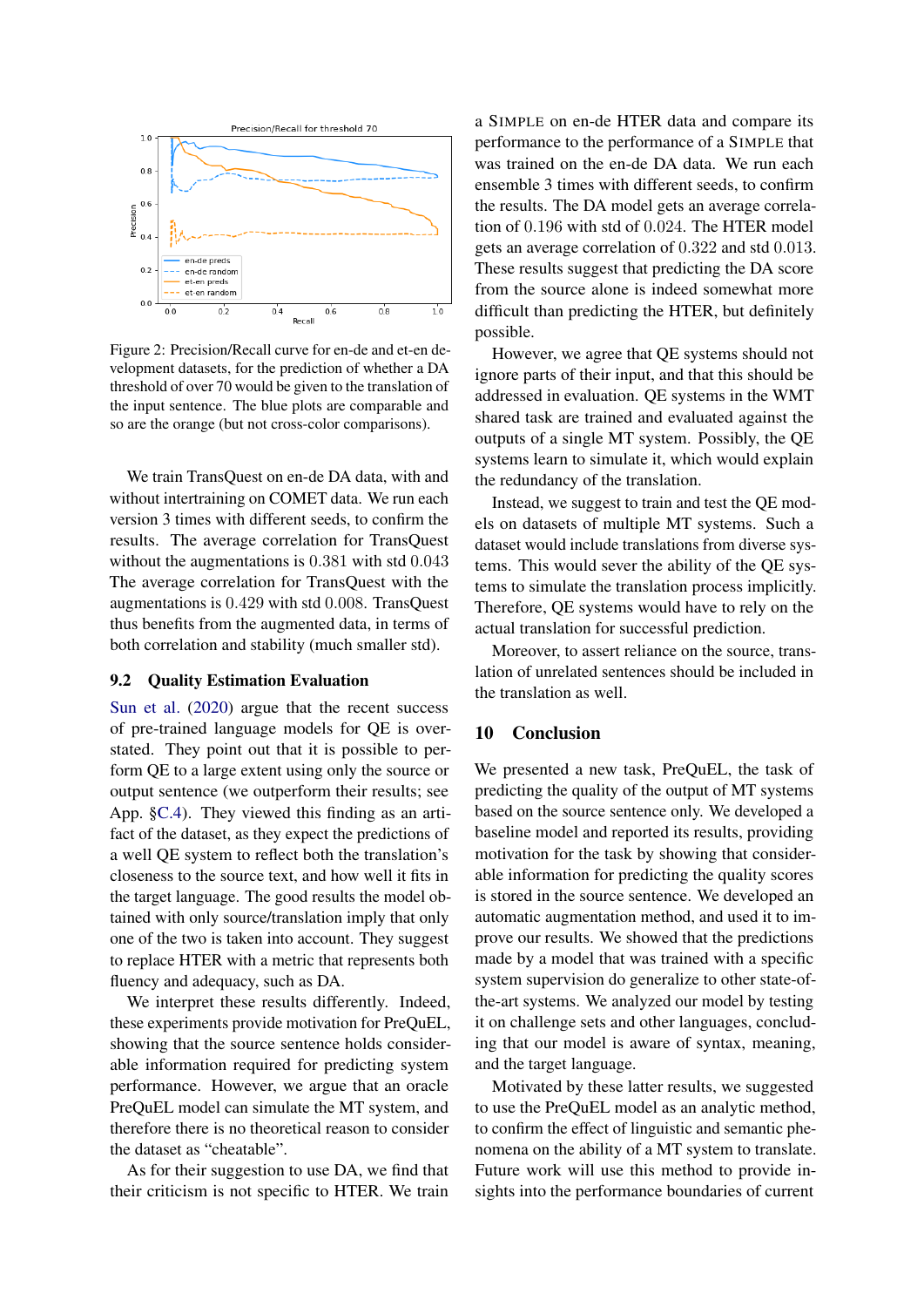MT systems. Other lines of work we intend to pursue include examining the advantages of a multilingual PreQuEL model, and developing an advanced PreQuEL model that selects the MT system that is most likely to generate the best translation for a given text.

# Acknowledgments

We thank Anna Pellivert and Menachem Shefer for helpful discussions. This work was supported in part by the Israel Science Foundation (grant no. 2424/21), and by the Applied Research in Academia Program of the Israel Innovation Authority.

# References

- <span id="page-8-4"></span>Armen Aghajanyan, Anchit Gupta, Akshat Shrivastava, Xilun Chen, Luke Zettlemoyer, and Sonal Gupta. 2021. [Muppet: Massive multi-task representations](https://doi.org/10.18653/v1/2021.emnlp-main.468) [with pre-finetuning.](https://doi.org/10.18653/v1/2021.emnlp-main.468) In *Proceedings of the 2021 Conference on Empirical Methods in Natural Language Processing*, pages 5799–5811, Online and Punta Cana, Dominican Republic. Association for Computational Linguistics.
- <span id="page-8-8"></span>Mona Baker, Gill Francis, and Elena Tognini-Bonelli. 1993. *'Corpus Linguistics and Translation Studies: Implications and Applications'*, pages 233–248. John Benjamins Publishing Company, Netherlands.
- <span id="page-8-1"></span>Loïc Barrault, Magdalena Biesialska, Ondřej Bojar, Marta R. Costa-jussà, Christian Federmann, Yvette Graham, Roman Grundkiewicz, Barry Haddow, Matthias Huck, Eric Joanis, Tom Kocmi, Philipp Koehn, Chi-kiu Lo, Nikola Ljubešic, Christof ´ Monz, Makoto Morishita, Masaaki Nagata, Toshiaki Nakazawa, Santanu Pal, Matt Post, and Marcos Zampieri. 2020. [Findings of the 2020 conference on](https://aclanthology.org/2020.wmt-1.1) [machine translation \(WMT20\).](https://aclanthology.org/2020.wmt-1.1) In *Proceedings of the Fifth Conference on Machine Translation*, pages 1–55, Online. Association for Computational Linguistics.
- <span id="page-8-0"></span>John Blatz, Erin Fitzgerald, George Foster, Simona Gandrabur, Cyril Goutte, Alex Kulesza, Alberto Sanchis, and Nicola Ueffing. 2004. [Confidence esti](https://aclanthology.org/C04-1046)[mation for machine translation.](https://aclanthology.org/C04-1046) In *COLING 2004: Proceedings of the 20th International Conference on Computational Linguistics*, pages 315–321, Geneva, Switzerland. COLING.
- <span id="page-8-3"></span>Leshem Choshen and Omri Abend. 2018. [Inherent bi](https://doi.org/10.18653/v1/P18-1059)[ases in reference-based evaluation for grammatical](https://doi.org/10.18653/v1/P18-1059) [error correction.](https://doi.org/10.18653/v1/P18-1059) In *Proceedings of the 56th Annual Meeting of the Association for Computational Linguistics (Volume 1: Long Papers)*, pages 632– 642, Melbourne, Australia. Association for Computational Linguistics.
- <span id="page-8-2"></span>Leshem Choshen and Omri Abend. 2019. [Automat](https://doi.org/10.18653/v1/K19-1028)[ically extracting challenge sets for non-local phe](https://doi.org/10.18653/v1/K19-1028)[nomena in neural machine translation.](https://doi.org/10.18653/v1/K19-1028) In *Proceedings of the 23rd Conference on Computational Natural Language Learning (CoNLL)*, pages 291–303, Hong Kong, China. Association for Computational Linguistics.
- <span id="page-8-6"></span>Leshem Choshen and Omri Abend. 2021. Transition based graph decoder for neural machine translation. *ArXiv*, abs/2101.12640.
- <span id="page-8-5"></span>Christos Christodoulopoulos and Mark Steedman. 2015. A massively parallel corpus: the bible in 100 languages. *Language Resources and Evaluation*, 49:375 – 395.
- <span id="page-8-9"></span>Alexis Conneau, Kartikay Khandelwal, Naman Goyal, Vishrav Chaudhary, Guillaume Wenzek, Francisco Guzmán, Edouard Grave, Myle Ott, Luke Zettlemoyer, and Veselin Stoyanov. 2019. [Unsupervised](http://arxiv.org/abs/1911.02116) [cross-lingual representation learning at scale.](http://arxiv.org/abs/1911.02116) *CoRR*, abs/1911.02116.
- <span id="page-8-7"></span>Kaustubh D. Dhole, Varun Gangal, Sebastian Gehrmann, Aadesh Gupta, Zhenhao Li, Saad Mahamood, Abinaya Mahendiran, Simon Mille, Ashish Srivastava, Samson Tan, Tongshuang Wu, Jascha Sohl-Dickstein, Jinho D. Choi, Eduard Hovy, Ondrej Dusek, Sebastian Ruder, Sajant Anand, Nagender Aneja, Rabin Banjade, Lisa Barthe, Hanna Behnke, Ian Berlot-Attwell, Connor Boyle, Caroline Brun, Marco Antonio Sobrevilla Cabezudo, Samuel Cahyawijaya, Emile Chapuis, Wanxiang Che, Mukund Choudhary, Christian Clauss, Pierre Colombo, Filip Cornell, Gautier Dagan, Mayukh Das, Tanay Dixit, Thomas Dopierre, Paul-Alexis Dray, Suchitra Dubey, Tatiana Ekeinhor, Marco Di Giovanni, Rishabh Gupta, Rishabh Gupta, Louanes Hamla, Sang Han, Fabrice Harel-Canada, Antoine Honore, Ishan Jindal, Przemyslaw K. Joniak, Denis Kleyko, Venelin Kovatchev, Kalpesh Krishna, Ashutosh Kumar, Stefan Langer, Seungjae Ryan Lee, Corey James Levinson, Hualou Liang, Kaizhao Liang, Zhexiong Liu, Andrey Lukyanenko, Vukosi Marivate, Gerard de Melo, Simon Meoni, Maxime Meyer, Afnan Mir, Nafise Sadat Moosavi, Niklas Muennighoff, Timothy Sum Hon Mun, Kenton Murray, Marcin Namysl, Maria Obedkova, Priti Oli, Nivranshu Pasricha, Jan Pfister, Richard Plant, Vinay Prabhu, Vasile Pais, Libo Qin, Shahab Raji, Pawan Kumar Rajpoot, Vikas Raunak, Roy Rinberg, Nicolas Roberts, Juan Diego Rodriguez, Claude Roux, Vasconcellos P. H. S., Ananya B. Sai, Robin M. Schmidt, Thomas Scialom, Tshephisho Sefara, Saqib N. Shamsi, Xudong Shen, Haoyue Shi, Yiwen Shi, Anna Shvets, Nick Siegel, Damien Sileo, Jamie Simon, Chandan Singh, Roman Sitelew, Priyank Soni, Taylor Sorensen, William Soto, Aman Srivastava, KV Aditya Srivatsa, Tony Sun, Mukund Varma T, A Tabassum, Fiona Anting Tan, Ryan Teehan, Mo Tiwari, Marie Tolkiehn, Athena Wang, Zijian Wang, Gloria Wang, Zijie J. Wang, Fuxuan Wei, Bryan Wilie, Genta Indra Winata,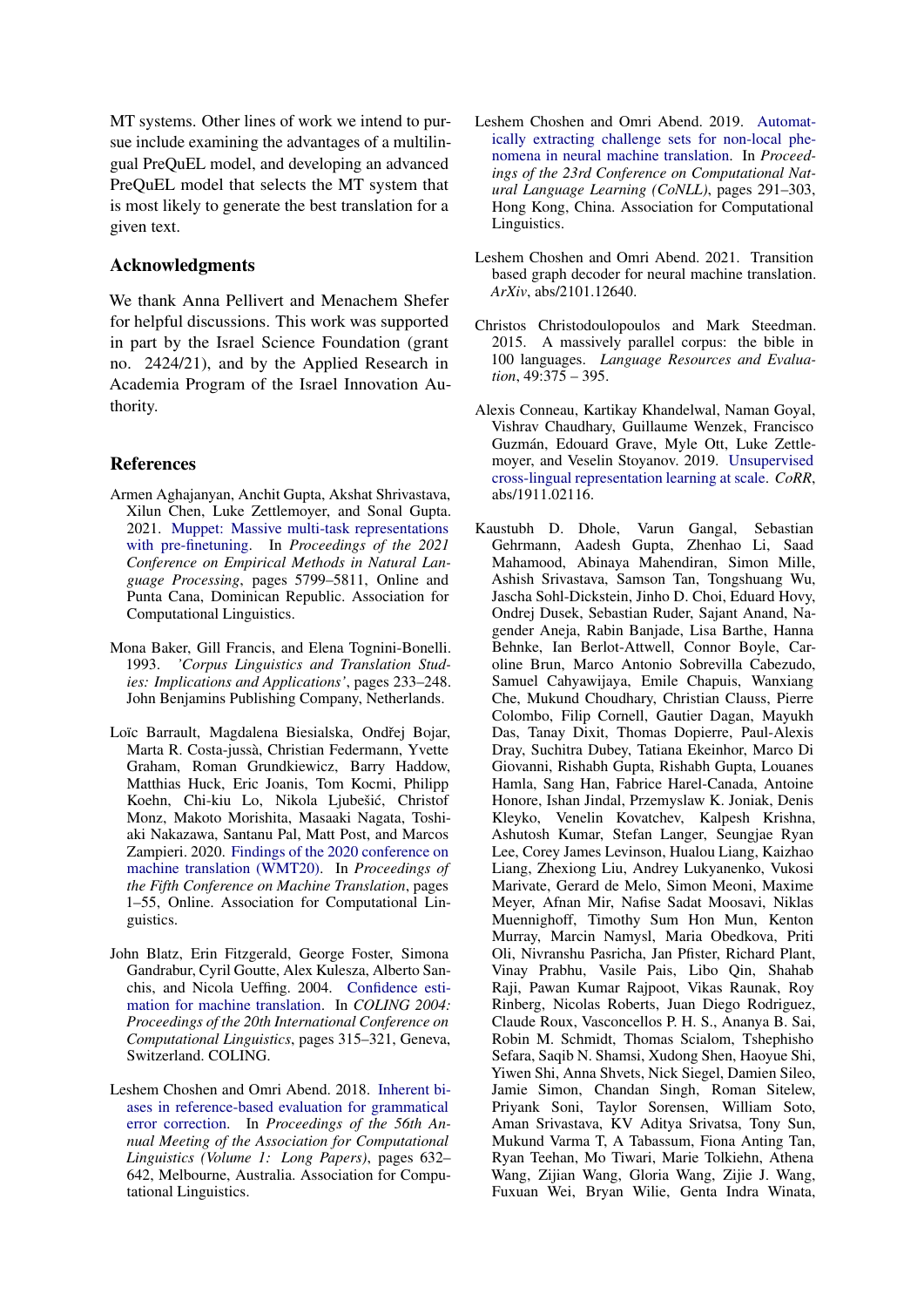Xinyi Wu, Witold Wydmański, Tianbao Xie, Usama Yaseen, M. Yee, Jing Zhang, and Yue Zhang. 2021. [Nl-augmenter: A framework for task-sensitive](http://arxiv.org/abs/2112.02721) [natural language augmentation.](http://arxiv.org/abs/2112.02721)

- <span id="page-9-12"></span>Jesse Dodge, Gabriel Ilharco, Roy Schwartz, Ali Farhadi, Hannaneh Hajishirzi, and Noah A. Smith. 2020. Fine-tuning pretrained language models: Weight initializations, data orders, and early stopping. *ArXiv*, abs/2002.06305.
- <span id="page-9-15"></span>Bonnie J. Dorr. 1994. [Machine translation divergences:](https://aclanthology.org/J94-4004) [A formal description and proposed solution.](https://aclanthology.org/J94-4004) *Computational Linguistics*, 20(4):597–633.
- <span id="page-9-9"></span>Marina Fomicheva, Shuo Sun, Erick Fonseca, Chrysoula Zerva, Frédéric Blain, Vishrav Chaudhary, Francisco Guzmán, Nina Lopatina, Lucia Specia, and André F. T. Martins. 2021. [Mlqe-pe:](http://arxiv.org/abs/2010.04480) [A multilingual quality estimation and post-editing](http://arxiv.org/abs/2010.04480) [dataset.](http://arxiv.org/abs/2010.04480)
- <span id="page-9-2"></span>Yvette Graham, Timothy Baldwin, Alistair Moffat, and Justin Zobel. 2013. [Continuous measurement scales](https://aclanthology.org/W13-2305) [in human evaluation of machine translation.](https://aclanthology.org/W13-2305) In *Proceedings of the 7th Linguistic Annotation Workshop and Interoperability with Discourse*, pages 33–41, Sofia, Bulgaria. Association for Computational Linguistics.
- <span id="page-9-11"></span>Yvette Graham, Barry Haddow, and Philipp Koehn. 2020. [Statistical power and translationese in ma](https://doi.org/10.18653/v1/2020.emnlp-main.6)[chine translation evaluation.](https://doi.org/10.18653/v1/2020.emnlp-main.6) In *Proceedings of the 2020 Conference on Empirical Methods in Natural Language Processing (EMNLP)*, pages 72–81, Online. Association for Computational Linguistics.
- <span id="page-9-8"></span>Stefan Grünewald and Annemarie Friedrich. 2020. [RobertNLP at the IWPT 2020 shared task: Surpris](https://doi.org/10.18653/v1/2020.iwpt-1.26)[ingly simple enhanced UD parsing for English.](https://doi.org/10.18653/v1/2020.iwpt-1.26) In *Proceedings of the 16th International Conference on Parsing Technologies and the IWPT 2020 Shared Task on Parsing into Enhanced Universal Dependencies*, pages 245–252, Online. Association for Computational Linguistics.
- <span id="page-9-4"></span>Francisco Guzmán, Peng-Jen Chen, Myle Ott, Juan Pino, Guillaume Lample, Philipp Koehn, Vishrav Chaudhary, and Marc'Aurelio Ranzato. 2019. [The](https://doi.org/10.18653/v1/D19-1632) [FLORES evaluation datasets for low-resource ma](https://doi.org/10.18653/v1/D19-1632)[chine translation: Nepali–English and Sinhala–](https://doi.org/10.18653/v1/D19-1632) [English.](https://doi.org/10.18653/v1/D19-1632) In *Proceedings of the 2019 Conference on Empirical Methods in Natural Language Processing and the 9th International Joint Conference on Natural Language Processing (EMNLP-IJCNLP)*, pages 6098–6111, Hong Kong, China. Association for Computational Linguistics.
- <span id="page-9-0"></span>Pierre Isabelle, Colin Cherry, and George Foster. 2017. [A challenge set approach to evaluating machine](https://doi.org/10.18653/v1/D17-1263) [translation.](https://doi.org/10.18653/v1/D17-1263) In *Proceedings of the 2017 Conference on Empirical Methods in Natural Language Processing*, pages 2486–2496, Copenhagen, Denmark. Association for Computational Linguistics.
- <span id="page-9-10"></span>Marcin Junczys-Dowmunt, Roman Grundkiewicz, Tomasz Dwojak, Hieu Hoang, Kenneth Heafield, Tom Neckermann, Frank Seide, Ulrich Germann, Alham Fikri Aji, Nikolay Bogoychev, André F. T. Martins, and Alexandra Birch. 2018. [Marian: Fast](http://www.aclweb.org/anthology/P18-4020) [neural machine translation in C++.](http://www.aclweb.org/anthology/P18-4020) In *Proceedings of ACL 2018, System Demonstrations*, pages 116– 121, Melbourne, Australia. Association for Computational Linguistics.
- <span id="page-9-6"></span>Tom Kocmi, Christian Federmann, Roman Grundkiewicz, Marcin Junczys-Dowmunt, Hitokazu Matsushita, and Arul Menezes. 2021. [To ship or not to](https://aclanthology.org/2021.wmt-1.57) [ship: An extensive evaluation of automatic metrics](https://aclanthology.org/2021.wmt-1.57) [for machine translation.](https://aclanthology.org/2021.wmt-1.57) In *Proceedings of the Sixth Conference on Machine Translation*, pages 478–494, Online. Association for Computational Linguistics.
- <span id="page-9-7"></span>Yinhan Liu, Myle Ott, Naman Goyal, Jingfei Du, Mandar Joshi, Danqi Chen, Omer Levy, Mike Lewis, Luke Zettlemoyer, and Veselin Stoyanov. 2019. [Roberta: A robustly optimized bert pretraining ap](http://arxiv.org/abs/1907.11692)[proach.](http://arxiv.org/abs/1907.11692)
- <span id="page-9-5"></span>Nitika Mathur, Johnny Wei, Markus Freitag, Qingsong Ma, and Ondřej Bojar. 2020. Results of the wmt20 metrics shared task. In *Proceedings of the Fifth Conference on Machine Translation*, pages 688–725.
- <span id="page-9-13"></span>Nathan Ng, Kyra Yee, Alexei Baevski, Myle Ott, Michael Auli, and Sergey Edunov. 2019. [Facebook](https://doi.org/10.18653/v1/W19-5333) [FAIR's WMT19 news translation task submission.](https://doi.org/10.18653/v1/W19-5333) In *Proceedings of the Fourth Conference on Machine Translation (Volume 2: Shared Task Papers, Day 1)*, pages 314–319, Florence, Italy. Association for Computational Linguistics.
- <span id="page-9-14"></span>Dmitry Nikolaev, Ofir Arviv, Taelin Karidi, Neta Kenneth, Veronika Mitnik, Lilja Maria Saeboe, and Omri Abend. 2020. [Fine-grained analysis of cross](https://doi.org/10.18653/v1/2020.acl-main.109)[linguistic syntactic divergences.](https://doi.org/10.18653/v1/2020.acl-main.109) In *Proceedings of the 58th Annual Meeting of the Association for Computational Linguistics*, pages 1159–1176, Online. Association for Computational Linguistics.
- <span id="page-9-16"></span>Joakim Nivre, Marie-Catherine de Marneffe, Filip Ginter, Jan Hajič, Christopher D. Manning, Sampo Pyysalo, Sebastian Schuster, Francis Tyers, and Daniel Zeman. 2020. [Universal Dependencies v2:](https://aclanthology.org/2020.lrec-1.497) [An evergrowing multilingual treebank collection.](https://aclanthology.org/2020.lrec-1.497) In *Proceedings of the 12th Language Resources and Evaluation Conference*, pages 4034–4043, Marseille, France. European Language Resources Association.
- <span id="page-9-3"></span>Myle Ott, Sergey Edunov, Alexei Baevski, Angela Fan, Sam Gross, Nathan Ng, David Grangier, and Michael Auli. 2019. [fairseq: A fast, extensible](https://doi.org/10.18653/v1/N19-4009) [toolkit for sequence modeling.](https://doi.org/10.18653/v1/N19-4009) In *Proceedings of the 2019 Conference of the North American Chapter of the Association for Computational Linguistics (Demonstrations)*, pages 48–53, Minneapolis, Minnesota. Association for Computational Linguistics.
- <span id="page-9-1"></span>Jason Phang, Thibault Févry, and Samuel R. Bowman. 2018. Sentence encoders on stilts: Supplementary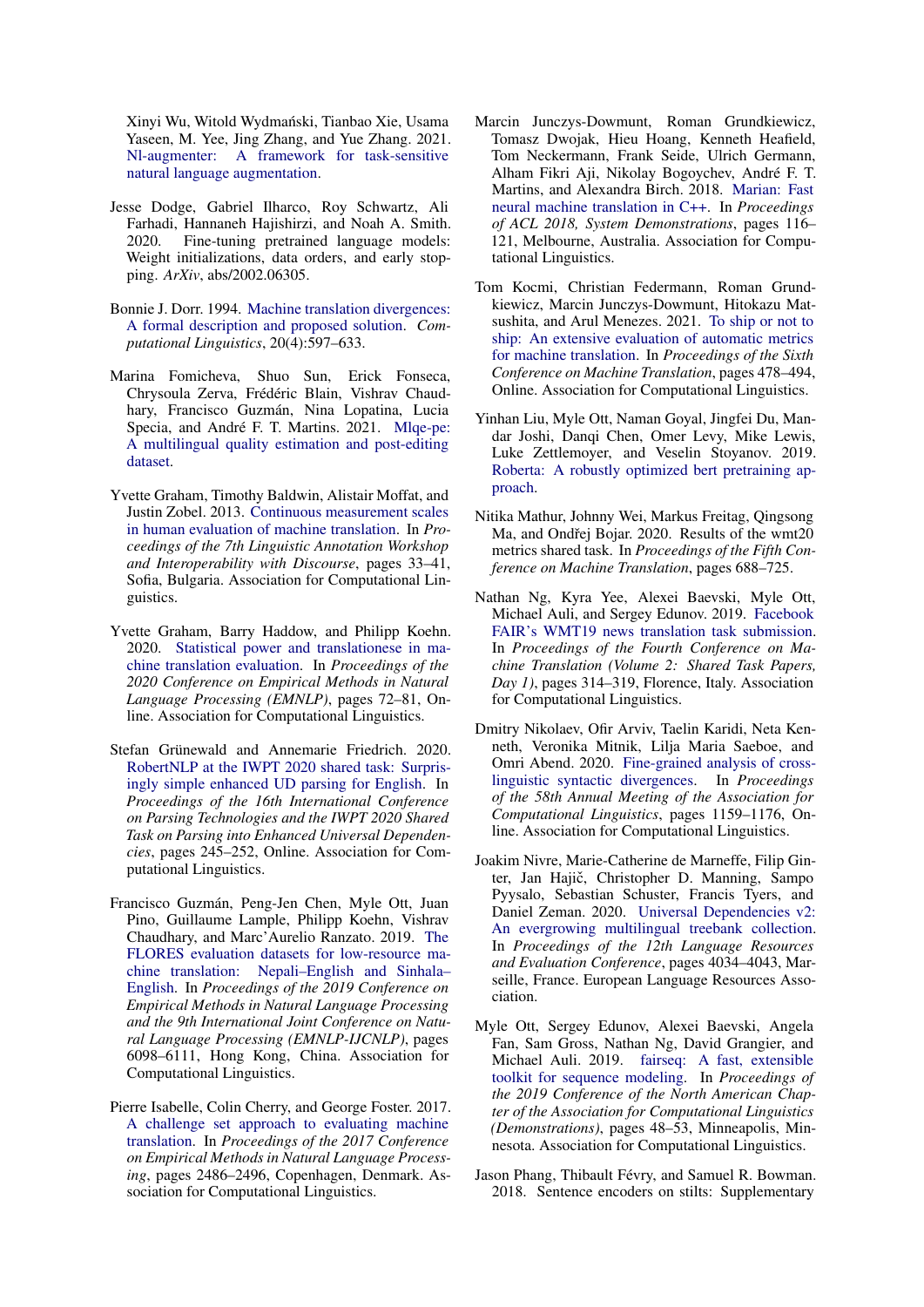training on intermediate labeled-data tasks. *ArXiv*, abs/1811.01088.

- <span id="page-10-10"></span>Maja Popović. 2015. [chrF: character n-gram F-score](https://doi.org/10.18653/v1/W15-3049) [for automatic MT evaluation.](https://doi.org/10.18653/v1/W15-3049) In *Proceedings of the Tenth Workshop on Statistical Machine Translation*, pages 392–395, Lisbon, Portugal. Association for Computational Linguistics.
- <span id="page-10-15"></span>Peng Qi, Yuhao Zhang, Yuhui Zhang, Jason Bolton, and Christopher D. Manning. 2020. [Stanza: A](https://nlp.stanford.edu/pubs/qi2020stanza.pdf) [Python natural language processing toolkit for many](https://nlp.stanford.edu/pubs/qi2020stanza.pdf) [human languages.](https://nlp.stanford.edu/pubs/qi2020stanza.pdf) In *Proceedings of the 58th Annual Meeting of the Association for Computational Linguistics: System Demonstrations*.
- <span id="page-10-13"></span>Ella Rabinovich and Shuly Wintner. 2015. [Unsuper](https://doi.org/10.1162/tacl_a_00148)[vised identification of translationese.](https://doi.org/10.1162/tacl_a_00148) *Transactions of the Association for Computational Linguistics*, 3:419–432.
- <span id="page-10-5"></span>Tharindu Ranasinghe, Constantin Orasan, and Ruslan Mitkov. 2020. [Transquest at wmt2020: Sentence](https://www.aclweb.org/anthology/2020.wmt-1.122)[level direct assessment.](https://www.aclweb.org/anthology/2020.wmt-1.122) In *Proceedings of the Fifth Conference on Machine Translation*, pages 1049– 1055, Online. Association for Computational Linguistics.
- <span id="page-10-9"></span>Ricardo Rei, Craig Stewart, Ana C Farinha, and Alon Lavie. 2020. [COMET: A neural framework for MT](https://doi.org/10.18653/v1/2020.emnlp-main.213) [evaluation.](https://doi.org/10.18653/v1/2020.emnlp-main.213) In *Proceedings of the 2020 Conference on Empirical Methods in Natural Language Processing (EMNLP)*, pages 2685–2702, Online. Association for Computational Linguistics.
- <span id="page-10-4"></span>Matthew Snover, Bonnie Dorr, Rich Schwartz, Linnea Micciulla, and John Makhoul. 2006. [A study](https://aclanthology.org/2006.amta-papers.25) [of translation edit rate with targeted human annota](https://aclanthology.org/2006.amta-papers.25)[tion.](https://aclanthology.org/2006.amta-papers.25) In *Proceedings of the 7th Conference of the Association for Machine Translation in the Americas: Technical Papers*, pages 223–231, Cambridge, Massachusetts, USA. Association for Machine Translation in the Americas.
- <span id="page-10-3"></span>Lucia Specia, Frédéric Blain, Marina Fomicheva, Erick Fonseca, Vishrav Chaudhary, Francisco Guzmán, and André F. T. Martins. 2020. [Findings of the wmt](https://www.aclweb.org/anthology/2020.wmt-1.79) [2020 shared task on quality estimation.](https://www.aclweb.org/anthology/2020.wmt-1.79) In *Proceedings of the Fifth Conference on Machine Translation*, pages 743–764, Online. Association for Computational Linguistics.
- <span id="page-10-0"></span>Lucia Specia, Marco Turchi, Nicola Cancedda, Nello Cristianini, and Marc Dymetman. 2009. [Estimat](https://aclanthology.org/2009.eamt-1.5)[ing the sentence-level quality of machine translation](https://aclanthology.org/2009.eamt-1.5) [systems.](https://aclanthology.org/2009.eamt-1.5) In *Proceedings of the 13th Annual conference of the European Association for Machine Translation*, Barcelona, Spain. European Association for Machine Translation.
- <span id="page-10-2"></span>Shuo Sun, Francisco Guzmán, and Lucia Specia. 2020. [Are we estimating or guesstimating translation qual](https://doi.org/10.18653/v1/2020.acl-main.558)[ity?](https://doi.org/10.18653/v1/2020.acl-main.558) In *Proceedings of the 58th Annual Meeting of the Association for Computational Linguistics*, pages 6262–6267, Online. Association for Computational Linguistics.
- <span id="page-10-6"></span>Jörg Tiedemann. 2020. [The Tatoeba Translation Chal](https://www.aclweb.org/anthology/2020.wmt-1.139)[lenge – Realistic data sets for low resource and multi](https://www.aclweb.org/anthology/2020.wmt-1.139)[lingual MT.](https://www.aclweb.org/anthology/2020.wmt-1.139) In *Proceedings of the Fifth Conference on Machine Translation*, pages 1174–1182, Online. Association for Computational Linguistics.
- <span id="page-10-8"></span>Jörg Tiedemann and Santhosh Thottingal. 2020. OPUS-MT — Building open translation services for the World. In *Proceedings of the 22nd Annual Conferenec of the European Association for Machine Translation (EAMT)*, Lisbon, Portugal.
- <span id="page-10-7"></span>Jörg Tiedemann. 2012. Parallel data, tools and interfaces in opus. In *Proceedings of the Eight International Conference on Language Resources and Evaluation (LREC'12)*, Istanbul, Turkey. European Language Resources Association (ELRA).
- <span id="page-10-1"></span>Antonio Toral and Víctor M. Sánchez-Cartagena. 2017. [A multifaceted evaluation of neural versus phrase](https://aclanthology.org/E17-1100)[based machine translation for 9 language directions.](https://aclanthology.org/E17-1100) In *Proceedings of the 15th Conference of the European Chapter of the Association for Computational Linguistics: Volume 1, Long Papers*, pages 1063– 1073, Valencia, Spain. Association for Computational Linguistics.
- <span id="page-10-11"></span>Tianyi Zhang\*, Varsha Kishore\*, Felix Wu\*, Kilian Q. Weinberger, and Yoav Artzi. 2020. [Bertscore: Eval](https://openreview.net/forum?id=SkeHuCVFDr)[uating text generation with bert.](https://openreview.net/forum?id=SkeHuCVFDr) In *International Conference on Learning Representations*.

## <span id="page-10-12"></span>A Computing Infrastructure

Our architecture is roberta-large based, and therefore the number of parameters for each instance of our model is  $355M \times 3$  due to ensembling. The COMBINED architecture uses two instances of roberta-large, and therefore is  $355M \times 3 \times 2$ .

When training a PreQuEL model with a source language that is not English, we replace robertalarge with xlm-roberta-large [\(Conneau et al.,](#page-8-9) [2019\)](#page-8-9).

We train each instance of our PreQuEL models on 2 CPU and 1 GPU. The run-time was 2.5 hours for a training set of 7K sentences. The COMBINED architecture with intertraining took the longer to train, 55 hours.

#### <span id="page-10-14"></span>B Extracting Standard NLP Features

To extract the language detector confidence we use spacy. To extract the n-grams we use kenlm (<https://github.com/kpu/kenlm>). To extract POS tags, UD labels and UD tree depth we use stanza [\(Qi et al.,](#page-10-15) [2020\)](#page-10-15). To extract language model score we use lm-scorer ([https:](https://github.com/simonepri/lm-scorer) [//github.com/simonepri/lm-scorer](https://github.com/simonepri/lm-scorer)).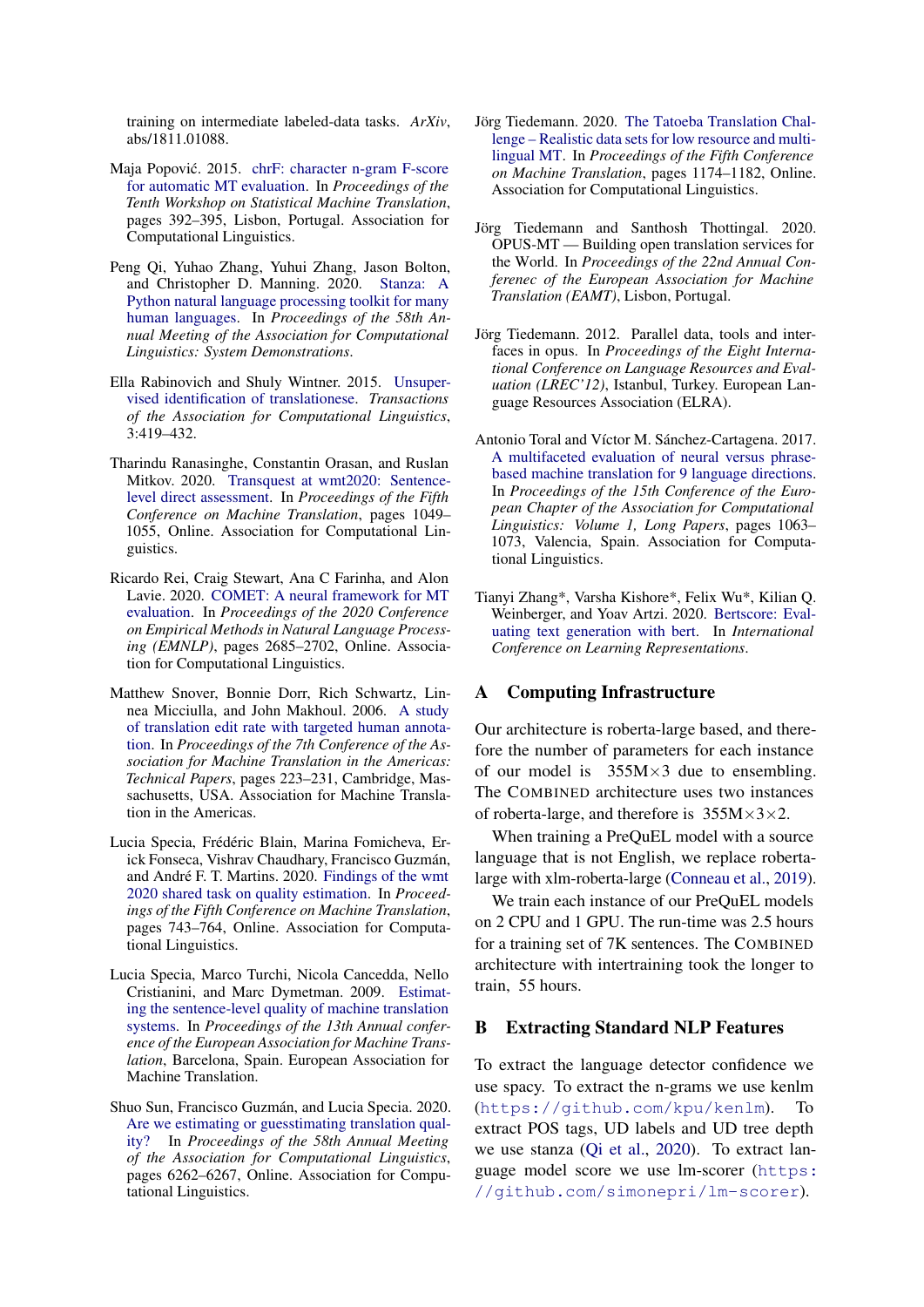<span id="page-11-5"></span>

|                  | #sents  | in domain | out of domain |
|------------------|---------|-----------|---------------|
| <b>NewsTests</b> | 28,887  | 0.64      | 0.30          |
| bible-uedin      | 48,705  | 0.72      | 0.36          |
| GlobalVoices     | 55,822  | 0.55      | 0.35          |
| Tatoeba          | 197.381 | 0.36      | 0.25          |

Table 5: The correlations vary between the datasets, both for the in-domain and out-of-domain. Pearson's  $r$  of the predictions of the models with/without training on the dataset.

# C Additional Experiments

## <span id="page-11-0"></span>C.1 DA vs. COMET

To examine the differences between the DA and COMET data, we want to conduct a fair comparison of them. We control the size of the training set by randomly choosing 7K sentences (the number of sentences in the DA train) from the en-de NewsTests training set. We train a SIMPLE on this small NewsTests train, and compare its performances to the one of the SIMPLE that was trained on en-de DA. We run each ensemble 3 time with different seeds, to confirm the results. The DA model gets an average correlation of 0.196 with std of 0.024. The COMET model gets an average correlation of 0.219 and std 0.005. Running the COMET model on the full data results with correlation of 0.652. These results suggest that although the COMET score seems to be easier to predict, the size of the training dataset is still the most important factor.

# <span id="page-11-1"></span>C.2 Out-Of-Domain Datasets

As discussed in [§5,](#page-2-2) our datasets differ on their domain. We take instances of SIMPLE, with no ensembles this time (to reduce training time), and train them on ChrF++ augmentations. First, to measure in-domain, we train and test one instance on each one of the dataset. To measure out-ofdomain, for each dataset we train another instances, this time avoiding this dataset during training, and only testing on it (e.g. train on NewsTests, bibleuedin and GlobalVoices, test on Tatoeba). We use the development sets for the testing.

We present the results in Table [5.](#page-11-5) The correlations vary between the datasets, both for the indomain and for the out-of-domain. We conclude that similar to other NLP tasks, the domain plays an important role.

#### C.3 Learning from the Reference

All of our experiments were focused on the ability of our PreQuEL model to give predictions on the

<span id="page-11-6"></span>

| <b>First Dataset</b>  |       |  |  |  |
|-----------------------|-------|--|--|--|
| 1.sub-obj             | 0.845 |  |  |  |
| 2.obj-subject         | 0.799 |  |  |  |
| <b>Second Dataset</b> |       |  |  |  |
| 1.sub-obj             | 0.865 |  |  |  |
| $2.$ obj-sub          | 0.870 |  |  |  |
| 3.re-sub-obj          | 0.869 |  |  |  |
| 4.re-obj-sub          | 0.851 |  |  |  |

Table 6: Mean score predictions for the syntax datasets.

expected quality of the translated sentence given the source sentence only. Can it do the same given the reference sentence instead?

In cases where we have a good quality reference (e.g., parallel corpus) we assume the source and reference sentences hold the same content, so it makes sense to expect the answer to this question to be yes. However, it is possible that the challenge of translating from one language to another is more directly related to some features on the source side.

To test that without the artifact of the input language, we use de-en COMET data (See [§7.2\)](#page-4-1). This way we will have our references in English.

The results for one de-en SIMPLE COMET instance that was trained on references is 0.639, similar to a model that was trained on the source.

# <span id="page-11-2"></span>C.4 Outperforming Existing 'PreQuEL' Model

We train and test SIMPLE Aug on the dataset that Sun et al. used, the QE dataset from WMT2019. This dataset uses HTER to score the quality. They reported a correlation of 0.400, while we mange with intertraining on COMET to achieve correlation of 0.422.

The QE dataset from WMT2019 containes 13, 442 training samples, much more than the 7k of the WMT2020. Therefore, although we did improve the results over theirs, the augmentation gain is smaller than we showed in [§6](#page-3-0) for the WMT2020 D<sub>A</sub>

#### <span id="page-11-3"></span>D Word Ordering full results

Tables [6](#page-11-6) presents the mean scores for both datasets. Table [7](#page-12-1) present the correlation between all sentence versions of the second dataset.

#### <span id="page-11-4"></span>E NL-Augmenter transformations

GenderSwap This transformation swaps all gendered words in a given sentence with their counterparts. Names are also randomly swapped. For example "Bob wants to become a programmer, as